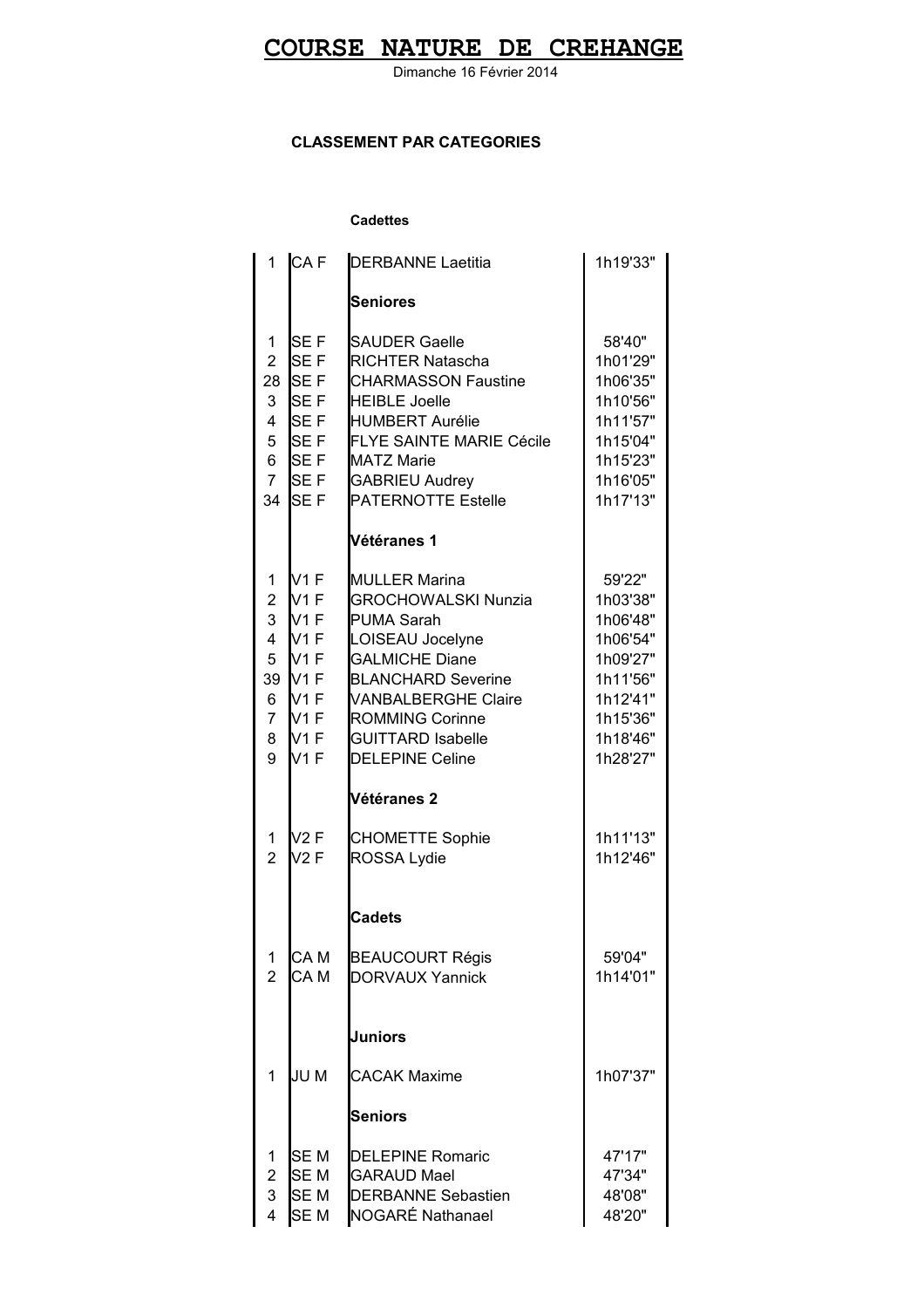# **COURSE NATURE DE CREHANGE**

Dimanche 16 Février 2014

| 5                   | <b>SEM</b>              | <b>SAUVIN Alexandre</b>                       | 48'34"           |
|---------------------|-------------------------|-----------------------------------------------|------------------|
| 6                   | SE <sub>M</sub>         | <b>GODART Mickael</b>                         | 50'07"           |
| $\overline{7}$      | SE <sub>M</sub>         | <b>PEREZ Remi</b>                             | 50'56"           |
| 8                   | <b>SEM</b>              | MARKIEWICZ Grégory                            | 51'03"           |
| 9                   | SE <sub>M</sub>         | <b>DERBANNE Sylvain</b>                       | 53'26"           |
| 10                  | SE <sub>M</sub>         | DEMANLA San_angelo                            | 54'20"           |
| 11                  | SE <sub>M</sub>         | <b>CAILLOUX Paul</b>                          | 54'42"           |
| 5                   | <b>SEM</b>              | MONGEOT Fabrice                               | 55'26"           |
| 12                  | <b>SEM</b>              | <b>FETIQUE Claude</b>                         | 55'36"           |
| 13                  | <b>SEM</b>              | <b>FOUGEROUSSE Robert</b>                     | 56'05"           |
| 14                  | <b>SEM</b>              | <b>HAMANN Pierre Yves</b>                     | 56'18"           |
| 15                  | <b>SEM</b>              | <b>HERRMANN Julien</b>                        | 56'23"           |
| 16                  | <b>SEM</b>              | <b>CHEIRAUD Damien</b>                        | 59'12"           |
| 17                  | <b>SEM</b>              | <b>GIRAUT Sébastien</b>                       | 59'32"           |
| 18                  | <b>SEM</b>              | <b>KIEFFER Gregory</b>                        | 1h01'03"         |
| 19                  | <b>SEM</b>              | <b>LICCO Damien</b>                           | 1h01'12"         |
| 20                  | <b>SEM</b>              | <b>ROSCH Nicolas</b>                          | 1h01'33"         |
| 21                  | <b>SEM</b>              | <b>STEGMANN Jean Michel</b>                   | 1h02'52"         |
| 22                  | <b>SEM</b>              | <b>CLENET Charles</b>                         | 1h03'00"         |
| 23                  | <b>SEM</b>              | <b>MOLIÉ Fabrice</b>                          | 1h03'09"         |
| 24                  | <b>SEM</b>              | <b>BREANT Anthony</b>                         | 1h03'30"         |
| 25                  | SE <sub>M</sub>         | <b>SEVRIN Jeremy</b>                          | 1h04'08"         |
| 26                  | <b>SEM</b>              | <b>SPACHER Christohe</b>                      | 1h04'45"         |
| 27                  | <b>SEM</b>              | <b>ALTOVINO Jonathan</b>                      | 1h06'22"         |
| 29                  | <b>SEM</b>              | <b>BERTHELEMY Nicolas</b>                     | 1h07'52"         |
| 30                  | <b>SEM</b>              | <b>GUNIA Yann</b>                             | 1h08'50"         |
| 31                  | <b>SEM</b>              | <b>FOUGEROUSSE Guillaume</b>                  | 1h09'43"         |
|                     |                         |                                               |                  |
| 32                  | <b>SEM</b>              | ZAFFALON Jérôme                               | 1h10'12"         |
| 33                  | SE <sub>M</sub>         | <b>BREUIL Regis</b>                           | 1h10'24"         |
|                     |                         | Vétérans 1                                    |                  |
|                     |                         |                                               |                  |
| 1                   | V1 M                    | <b>BOESSINGER Laurent</b>                     | 48'35"           |
| $\overline{2}$      | V1M                     | <b>BAGNARD Laurent</b>                        | 49'15"           |
| 3                   | V <sub>1</sub> M        | <b>LEONOFF Patrick</b>                        | 50'20"           |
| 4                   | V1 M                    | <b>SCHROEDER Hervé</b>                        | 53'19"           |
| 5                   | V <sub>1</sub> M        | <b>DORVAUX Patrick</b>                        | 53'25"           |
| 6<br>$\overline{7}$ | V1M                     | <b>BLOQUET Freddy</b>                         | 53'39"<br>53'53" |
| 8                   | V1M<br>V1M              | <b>BRULE Laurent</b><br><b>FROGER Olivier</b> | 53'59"           |
| 9                   | V1 M                    | PEIFFER Sebastien                             | 54'04"           |
| 10                  | V1M                     | POJER Alain                                   | 54'15"           |
| 11                  | lv1 m                   | <b>VEROLIN Hervé</b>                          | 54'24"           |
| 12                  | $N1$ M                  | <b>BATTLE François</b>                        | 54'35"           |
| 13                  | IV <sub>1</sub> M       | <b>KOCH Claude</b>                            | 54'38"           |
| 14                  | V1M                     | <b>KANFF David</b>                            | 54'52"           |
| 15                  | V1M                     | <b>BOUCHER Philippe</b>                       | 55'34"           |
| 16                  | V1M                     | <b>LOISEAU Jean Michel</b>                    | 56'07"           |
| 17                  | V1M                     | <b>BREVETTI Pascal</b>                        | 56'31"           |
| 18                  | V1M                     | <b>SBOLSKI Serge</b>                          | 56'33"           |
| 19                  | V1M                     | <b>PIRA Fabrice</b>                           | 56'36"           |
| 20                  | V <sub>1</sub> M        | <b>BOUR Jean Michel</b>                       | 56'58"           |
| 21                  | V1M                     | <b>PHILIPP Patrick</b>                        | 57'08"           |
| 22<br>23            | V1M<br>V <sub>1</sub> M | <b>DURAND Benoit</b><br><b>MAS Michel</b>     | 57'15"           |